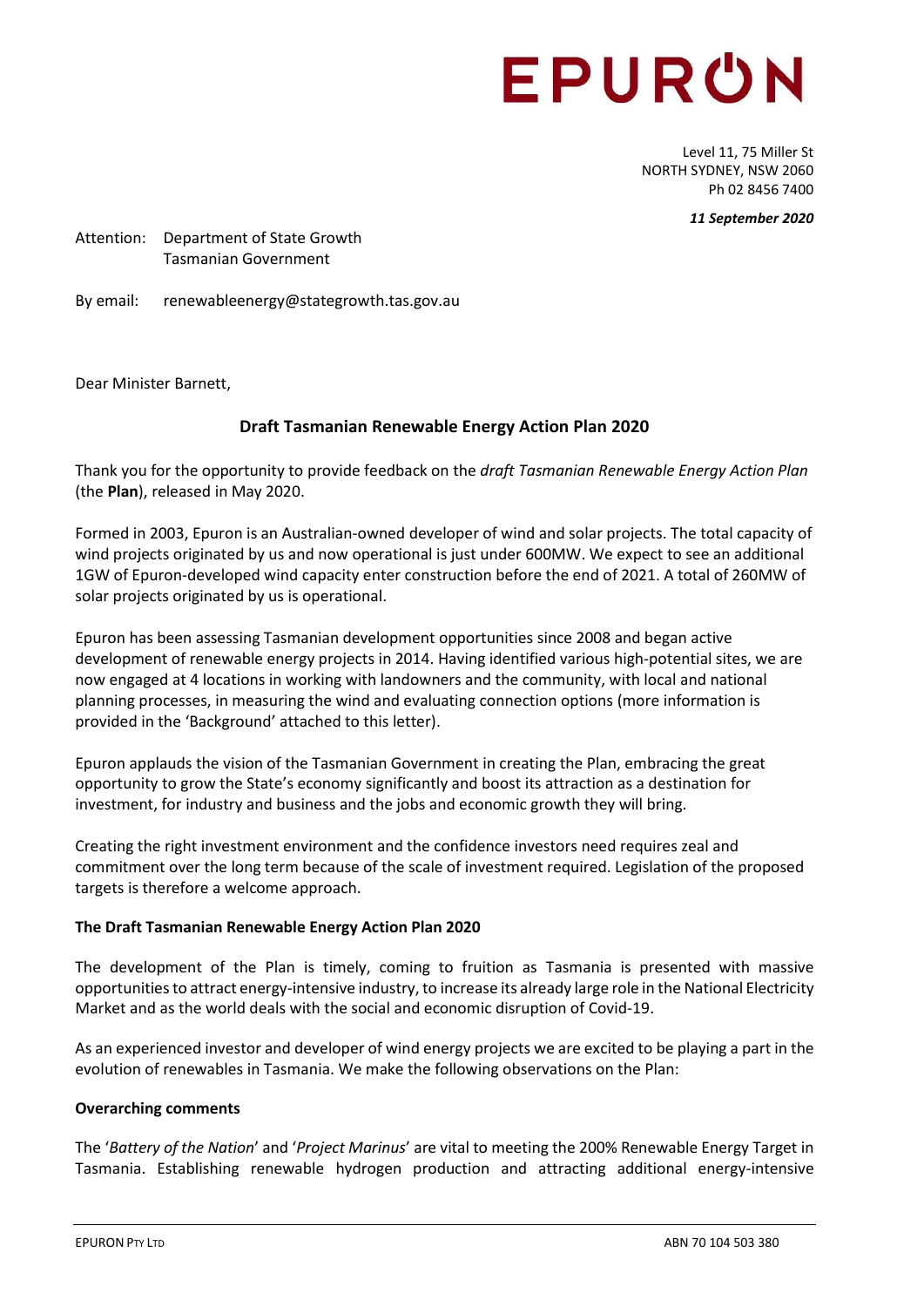industries have potential to leverage the benefits of large increases in renewables, but it is Marinus that brings all the parts together.

Priority should be given to providing early clarity over the process to approval of each of these, and particularly Marinus. A series of measurable, timed stages would enable all industry participants to make their own plans and ultimately help to deliver lower risk and lower cost outcomes around generation and transmission investments.

It is vital that to encourage all the private investment required in the many wind energy projects across the State that there is open market access to the NEM through the Marinus Link. An early and unequivocal statement on this would be beneficial.

#### **Specific comments**

Priority 1 *"Transforming Tasmania into a global renewable energy powerhouse"* sets out the interim target for 2030 and the 2040 '200%' target. We welcome the ambition in these figures and agree that while large they have a solid and credible basis.

Setting one or 2 additional interim targets (for example, 2025) would provide a basis for a periodic review of the Plan and progress against it and provide a basis for adjustment or additional actions.

Priority 2 *"Renewable Energy for the community"* with its focus on ensuring regulated electricity prices remain affordable with a target of the lowest prices on the National Energy Market by 2022 will no doubt assist in this essential messaging.

We have enjoyed meeting and working with communities around Tasmania. We have found that people are very willing to share their experience and views on energy, and sometimes that there is not a high level of awareness of plans and actions and of energy policy. Therefore, we strongly support the commitment to community engagement and exploration of benefit sharing described in Priority 2.

Priority 3 "*Growing economy and jobs*" focuses on growing the Tasmanian renewable energy brand nationally and globally, attracting new load to Tasmania and creating thousands of new jobs through the draft Renewable Action Plan process. Queensland, with zero cost power during the day due to the scale of its installed solar plants is also intent upon enticing energy intensive industries. The natural advantage Tasmania will have under 200% renewables is the 24/7 capacity to deliver that lower cost power to energy intensive industries.

Epuron is supportive of the Plan. By seizing Tasmania's immense potential, renewable energy can grow Tasmania's economy, attract investment, create jobs and support Australia's transition to renewable supply. We look forward to engaging further with the Department of State Growth on the exciting renewable energy opportunities in Tasmania.

Please do not hesitate to contact us if we can provide any further information.

Yours sincerely,

Martin Poole Executive Director